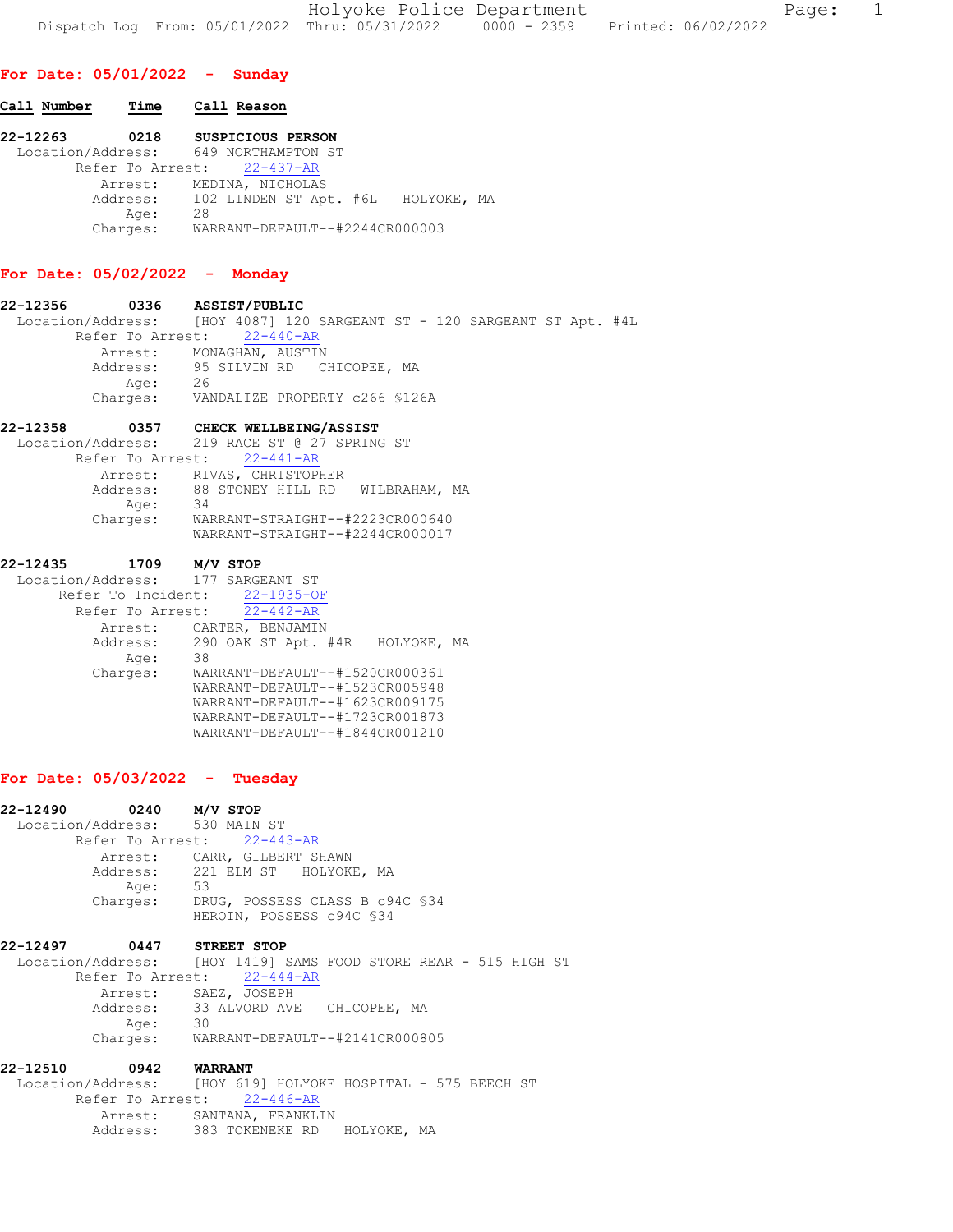Holyoke Police Department Fage: 2 Dispatch Log From: 05/01/2022 Thru: 05/31/2022 0000 - 2359 Printed: 06/02/2022 Age: 49 Charges: WARRANT-STRAIGHT--#2023CR005439 22-12603 1759 PROPERTY CHECK Location/Address: [HOY 2561] 365 APPLETON ST - 365 APPLETON ST Refer To Arrest: 22-448-AR Arrest: ROSARIO, DOMINGO M JR Address: 97 LOCUST ST HOLYOKE, MA Age: 36 Charges: TRESPASS c266 §120 RESIST ARREST c268 §32B FUGITIVE FROM JUSTICE ON GOV'S WARRANT c276 §19 Refer To Arrest: 22-449-AR Arrest: CRABTREE, RYCK Address: 20 EASTHAMPTON RD Apt. #B10 HOLYOKE, MA Age: 31 Charges: WARRANT-DEFAULT--#2217CR000271 22-12605 1827 M/V STOP Location/Address: 585 DWIGHT ST @ 225 MAPLE ST Refer To Arrest: 22-450-AR Arrest: GUERTIN, TODD Address: 176 CORTHELL ST Apt. #2L INDIAN ORCHARD, MA Age: 25 Age: 25<br>Charges: WARRANT-STRAIGHT--#2262CR001262

#### For Date: 05/04/2022 - Wednesday

| 22-12640 |          | 0116 CHECK WELLBEING/ASSIST                         |
|----------|----------|-----------------------------------------------------|
|          |          | Location/Address: 273 CHESTNUT ST @ 57 HAMPSHIRE ST |
|          |          | Refer To Arrest: 22-451-AR                          |
|          |          | Arrest: GARCIA, ROLANDO JR                          |
|          |          | Address: 302 CHESTNUT ST Apt. #4L HOLYOKE, MA       |
|          | Age:     | 40                                                  |
|          | Charges: | DRUG, POSSESS CLASS A c94C \$34                     |
|          |          | DRUG, POSSESS CLASS B c94C \$34                     |
|          |          |                                                     |
|          |          |                                                     |

22-12641 0144 SUSPICIOUS VEHICLE Location/Address: [HOY 4001] 291 CHESTNUT ST - 291 CHESTNUT ST Refer To Arrest: 22-452-AR Arrest: CONCEPCION, OMAR Address: 298 ELM ST Apt. #2R HOLYOKE, MA<br>Age: 21 Age: Charges: DRUG, POSSESS TO DISTRIB CLASS A c94C §32(a) DRUG, DISTRIBUTE CLASS B c94C §32A(a) LEAVE SCENE OF PROPERTY DAMAGE c90 §24(2)(a)

# For Date: 05/06/2022 - Friday

| 22-12878 | 0220       | STREET STOP                                                |
|----------|------------|------------------------------------------------------------|
|          |            | Location/Address: [HOY 1419] SAMS FOOD STORE - 515 HIGH ST |
|          |            | Refer To Arrest: 22-453-AR                                 |
|          |            | Arrest: DERUVO, NICHOLAS                                   |
|          |            | Address: 149 HIGH ST GREENFIELD, MA                        |
|          | 39<br>Age: |                                                            |
|          |            | Charges: WARRANT-STRAIGHT--#2121CR000947                   |
| 22-12880 |            | 0234 ACCIDENT HIT & RUN                                    |
|          |            | Location/Address: 469 APPLETON ST @ 129 LINDEN ST          |
|          |            | Refer To Arrest: 22-454-AR                                 |
|          |            | Arrest: VASSALLO, KATHIA MARIE                             |
|          |            | Address: 164 SARGEANT ST Apt. #1B HOLYOKE, MA              |
|          | 28<br>Age: |                                                            |
|          |            | Charges: LEAVE SCENE OF PROPERTY DAMAGE c90 \$24(2)(a)     |
|          |            | OUI-LIQUOR OR .08% c90 \$24(1)(a)(1)                       |
|          |            | Refer To Accident: 22-550-AC                               |

22-12900 0842 DRUG ACTIVITY Location/Address: [HOY 1419] SAMS FOOD STORE - 515 HIGH ST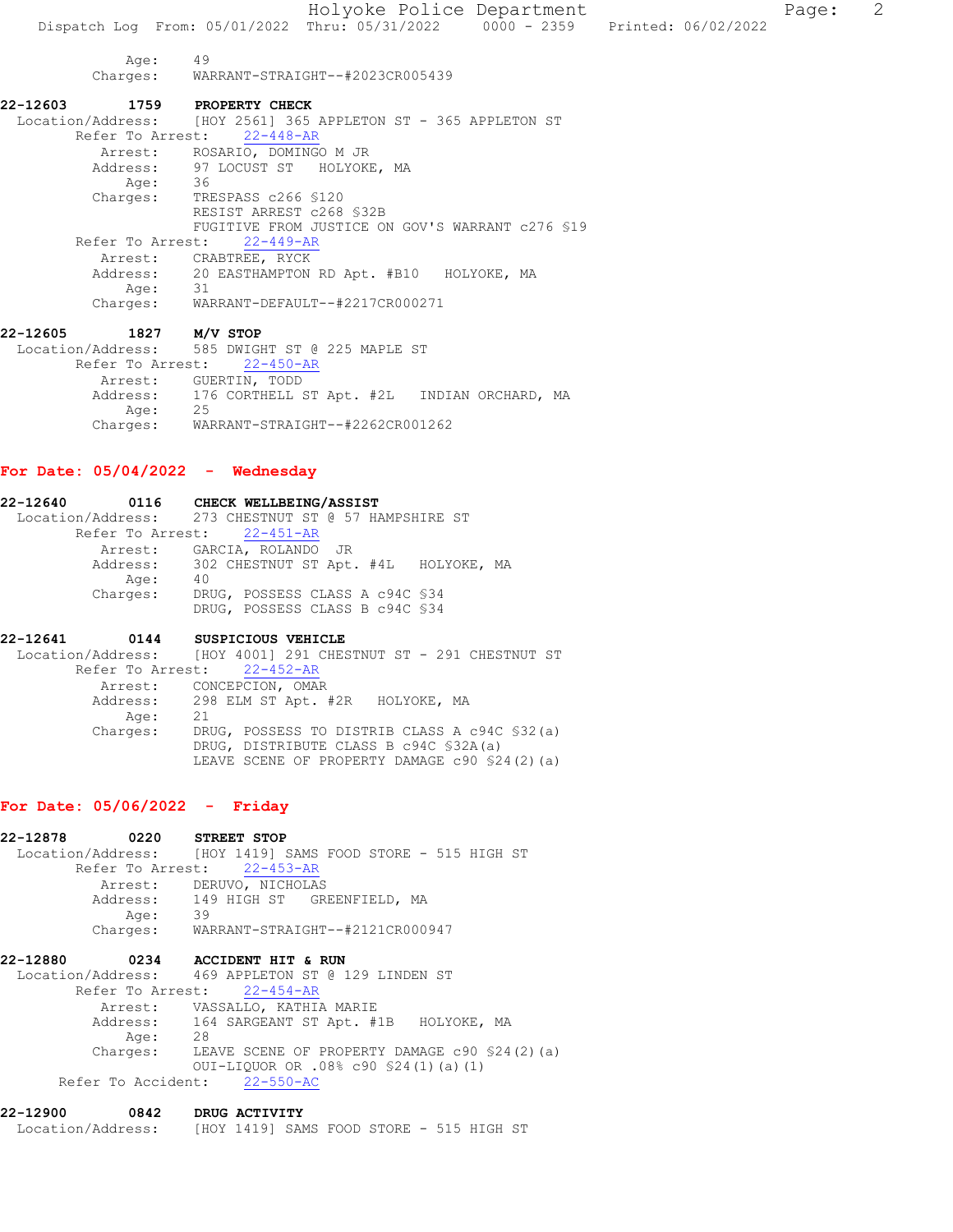Refer To Arrest: 22-455-AR Arrest: CORIANO, LUIS SANTIAGO Address: 122 SARGEANT ST HOLYOKE, MA Age: 33 Charges: DRUG, POSSESS CLASS A c94C §34 DRUG, POSSESS CLASS B c94C §34

22-12975 1818 SHOPLIFTING Location/Address: [HOY 1418] TARGET STORE - 50 HOLYOKE ST Refer To Arrest: 22-456-AR Arrest: DECILLIS, MARISSA A Address: 171 MAIN ST Apt. #A WESTFIELD, MA<br>Age: 42 Age: Charges: SHOPLIFTING BY CONCEALING MDSE c266 §30A

## For Date: 05/07/2022 - Saturday

22-13006 0045 STREET STOP Location/Address: [HOY 2153] SICARD, BRUCE A. - 1205 DWIGHT ST Refer To Arrest: 22-457-AR Arrest: ASSELIN, DYLAN Address: 7 BUTLER ST Apt. #2ND WESTFIELD, MA Age: 23 Charges: WARRANT-STRAIGHT--#2244CR000517

# 22-13024 0357 STREET STOP

 Location/Address: BIGELOW ST Refer To Arrest: 22-458-AR Arrest: GARCIA LUGO, CRISTOPHER Address: 126 WALDO ST Apt. #2FL HOLYOKE, MA Age: 28 Charges: WARRANT-DEFAULT--#2117CR000556 DRUG, POSSESS CLASS B c94C §34

22-13085 1803 SHOPLIFTING Location/Address: [HOY 2753] MACY'S - 50 HOLYOKE ST Refer To Arrest: 22-459-AR Arrest: FIGUEROA, REYNALDO L<br>Address: 31 ROBERT DYER CIR 31 ROBERT DYER CIR SPRINGFIELD, MA<br>33 Age: Charges: SHOPLIFTING BY CONCEALING MDSE c266 §30A UNLAWFUL POSSESSION OF THEFT DETECTION DEVICE DEACTIVATOR OR REMOVER c266 §

# 22-13098 2145 SUSPICIOUS VEHICLE Location/Address: [HOY 1277] UNIVERSITY PARK APTS - 20 EASTHAMPTON RD Apt. #F1 Refer To Arrest: 22-460-AR

Arrest: WESTBROOK, JONATHAN<br>Address: 76 DAVIS RD SOUTH 76 DAVIS RD SOUTHWICK, MA Age: 32 Charges: DISORDERLY CONDUCT c272 §53 RESIST ARREST c268 §32B

# For Date: 05/09/2022 - Monday

22-13229 1012 STREET STOP Location/Address: [HOY 2561] 365 APPLETON ST - 365 APPLETON ST Refer To Arrest: 22-461-AR Arrest: DANSEREAU, STEPHANIE L Address: 199 HIGH ST HOLYOKE, MA Age: 32<br>Charges: DRI DRUG, POSSESS CLASS B c94C \$34 WARRANT-STRAIGHT--#1618CR006853

22-13296 2042 SHOPLIFTING Location/Address: [HOY 2698] CVS - 400 BEECH ST Refer To Arrest: 22-462-AR Arrest: HERNANDEZ RODRIGUEZ, JOSE R<br>Address: 16 CABOT ST Apt. #3L HOLY 16 CABOT ST Apt. #3L HOLYOKE, MA Age: 53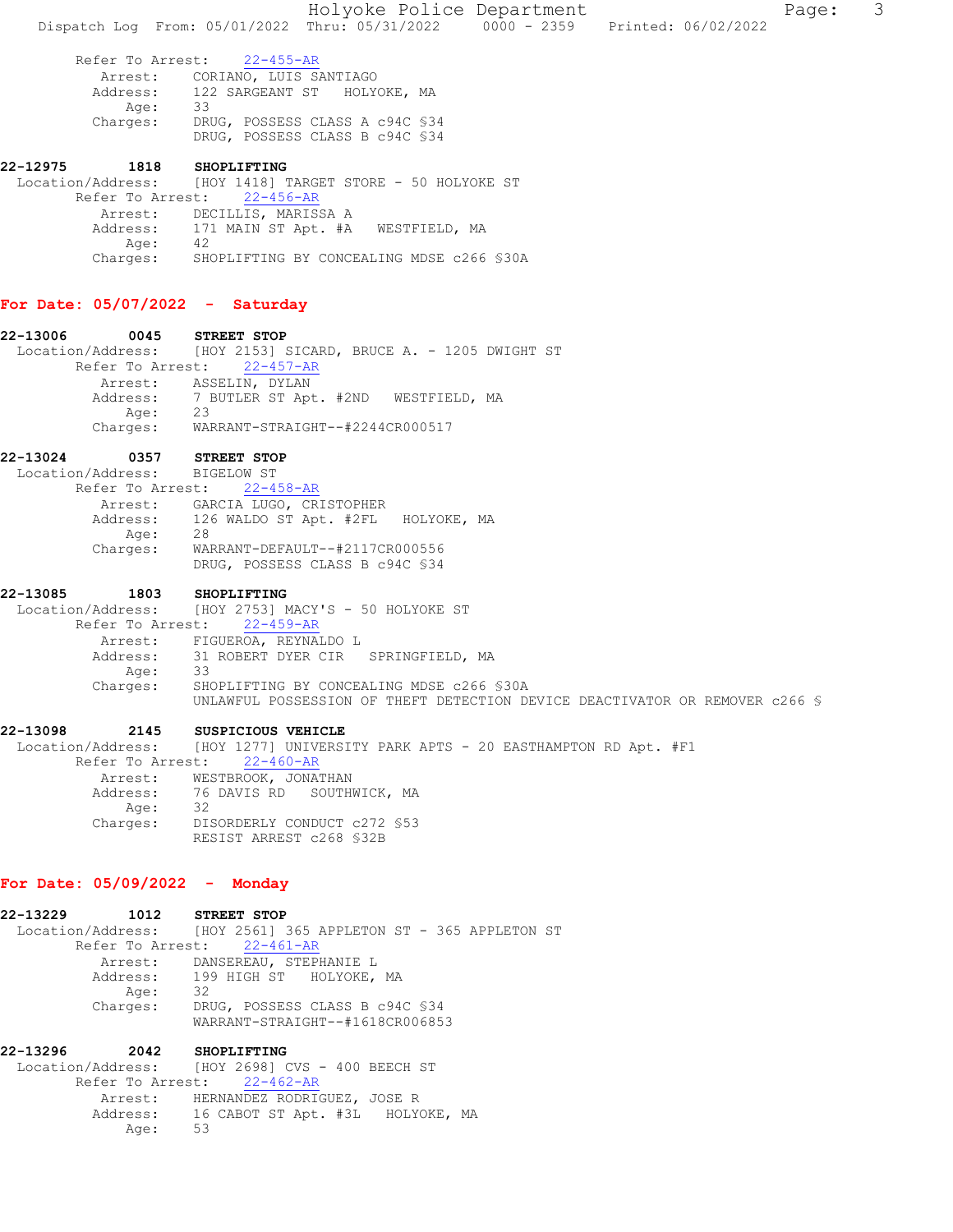Holyoke Police Department Fage: 4 Dispatch Log From: 05/01/2022 Thru: 05/31/2022 0000 - 2359 Printed: 06/02/2022

 Charges: DISORDERLY CONDUCT c272 §53 RESIST ARREST c268 §32B LARCENY UNDER \$1200 c266 §30(1)

## For Date: 05/11/2022 - Wednesday

22-13480 1002 ASSIST/PUBLIC Location/Address: [HOY 618] HOLYOKE HIGH SCHOOL - 500 BEECH ST Refer To Arrest: 22-464-AR Juvenile Arrest Age: Charges: DANGEROUS WEAPON ON SCHOOL GROUNDS, CARRY

#### 22-13515 1640 M/V STOP

 Location/Address: 155 CABOT ST @ 375 MAPLE ST Refer To Arrest: 22-465-AR Arrest: PIZARRO, CARLOS J Address: 42 LEDYARD ST Apt. #1 SPRINGFIELD, MA Address: 42<br>Age: 48<br>Charges: LI LICENSE SUSPENDED, OP MV WITH c90 §23 STOP/YIELD, FAIL TO \* c89 §9 DRUG, POSSESS CLASS A c94C §34

#### For Date: 05/12/2022 - Thursday

22-13705 2152 WARRANT Location/Address: [HOY 1390] HOLYOKE POLICE DEPT - 138 APPLETON ST Refer To Arrest: 22-466-AR Arrest: PETIFER, ORLANDO<br>Address: 28 SALT SHED RD 28 SALT SHED RD CHESTEFIELD, NH<br>28 Age:<br>:Charges Charges: WARRANT-STRAIGHT--#1943CR000157

#### For Date: 05/13/2022 - Friday

|          |         | 22-13728 0700 RECOVERED M/V                     |
|----------|---------|-------------------------------------------------|
|          |         | Location/Address: 180 ELM ST @ 345 APPLETON ST  |
|          |         | Refer To Arrest: 22-467-AR                      |
|          |         | Arrest: BLAKE, ANDREW                           |
|          |         | Address: 305 CADY ST LUDLOW, MA                 |
|          | Age: 37 |                                                 |
|          |         | Charges: MOTOR VEH, RECEIVE STOLEN c266 \$28(a) |
|          |         | DRUG, POSSESS CLASS A c94C \$34                 |
|          |         | 22-13738 0900 DISTURBANCE/GENERAL               |
|          |         | Location/Address: 24 DAVIS ST                   |
|          |         | Refer To Arrest: 22-468-AR                      |
|          |         | Arrest: RIVERA, LUIS M                          |
|          |         | Address: 2 *** UNKNOWN *** HOLYOKE, MA          |
|          | Age: 32 |                                                 |
|          |         | Charges: DISORDERLY CONDUCT c272 \$53           |
|          |         | TRESPASS c266 \$120                             |
| 22-13765 | 1126    | <b>TRESPASSING</b>                              |

 Location/Address: [HOY 618] HOLYOKE HIGH SCHOOL - 500 BEECH ST Refer To Arrest: 22-470-AR Juvenile Arrest Age: Charges: TRESPASS c266 §120

22-13793 1615 PROPERTY CHECK Location/Address: [HOY 2561] 365 APPLETON ST - 365 APPLETON ST Refer To Arrest: 22-471-AR Arrest: LLOYD, TREMAYNE M<br>Address: 160 GARNET ST S 160 GARNET ST SPRINGFIELD, MA<br>28 Age: Charges: TRESPASS c266 §120 Refer To Arrest: 22-472-AR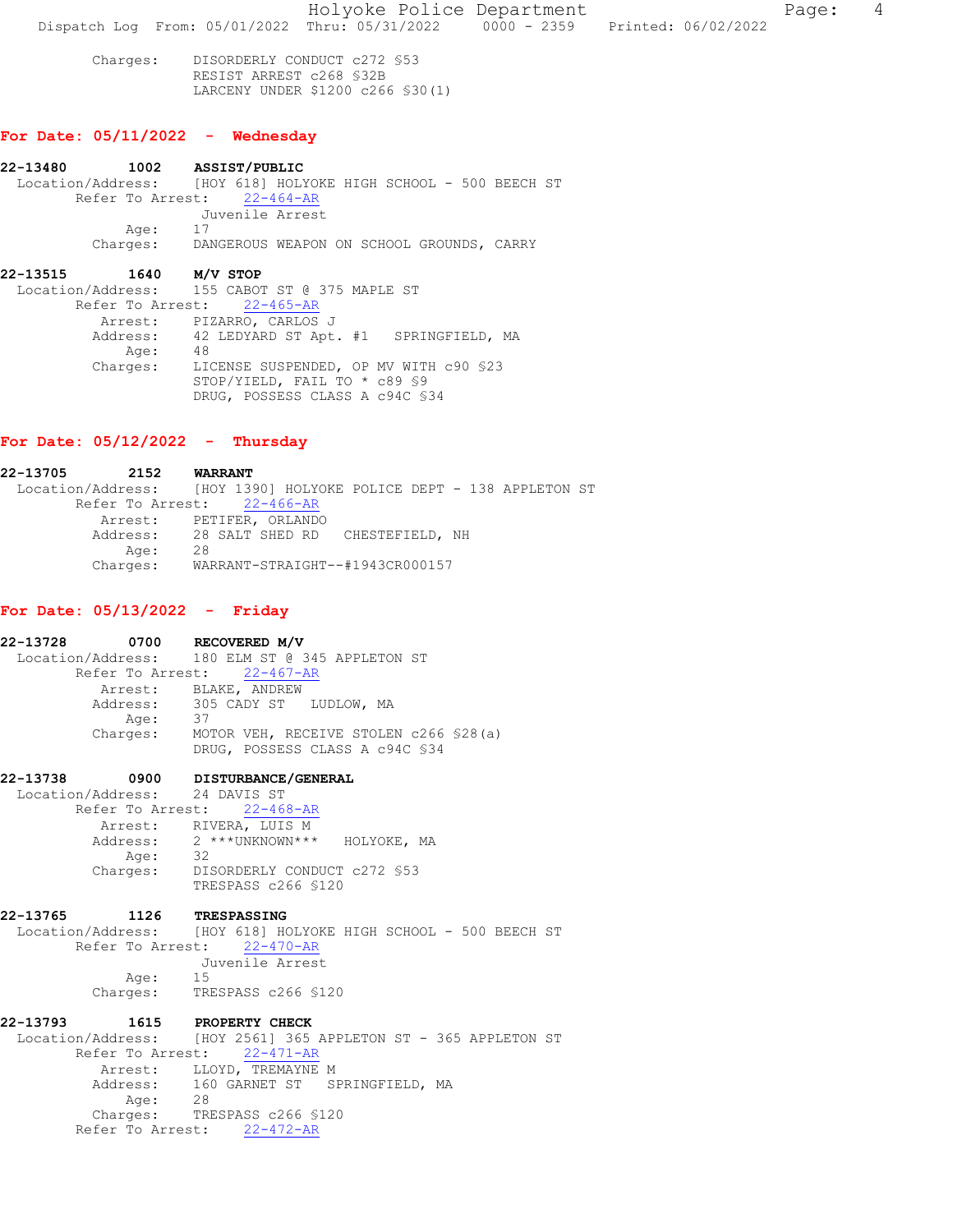Holyoke Police Department Fage: 5 Dispatch Log From: 05/01/2022 Thru: 05/31/2022 0000 - 2359 Printed: 06/02/2022 Arrest: SUGRUE, ALYSSA C Address: 440 HILLSIDE AVE HOLYOKE, MA Age: 38 Age: 38<br>Charges: TRESPASS c266 \$120 22-13862 2349 M/V STOP Location/Address: 109 LYMAN ST @ 1 GATEHOUSE RD Refer To Arrest: 22-473-AR Arrest: PEREZ, ELIEZER

# For Date: 05/14/2022 - Saturday

Age: 44

22-13903 0325 PROPERTY CHECK Location/Address: 173 ELM ST Refer To Arrest: 22-474-AR Arrest: AVILES, RICKY Address: 180 OAKLAND ST Apt. #2L SPRINGFIELD, MA Age: 42 Charges: WARRANT-DEFAULT--#2217CR000634

Address: 230 EASTERN AVE Apt. #1L SPRINGFIELD, MA

Charges: WARRANT-STRAIGHT--#1523CR007694

#### 22-13912 0451 M/V STOP

 Location/Address: [HOY 869] MCDONALDS - 285 MAPLE ST Refer To Arrest: 22-475-AR Arrest: QUILES-NEGRON, ANGEL F Address: 188 LINDEN ST HOLYOKE, MA Age: 32 Charges: UNLICENSED OPERATION OF MV c90 §10

#### For Date: 05/15/2022 - Sunday

22-14085 1515 HARASSMENT Location/Address: [HOY 2582] RACING MART - 181 W FRANKLIN ST Refer To Arrest: 22-476-AR Arrest: ALLEN, JOSHUA JOSEPH<br>Address: 281 BEECH ST HOLYON 281 BEECH ST HOLYOKE, MA<br>40 Age: Charges: TRESPASS c266 §120

#### For Date: 05/16/2022 - Monday

|                       | 22-14143 0550 ASSIST/PUBLIC                                        |
|-----------------------|--------------------------------------------------------------------|
|                       | Location/Address: [HOY 1419] SAMS FOOD STORE - 515 HIGH ST         |
|                       | Refer To Arrest: 22-478-AR                                         |
|                       | Arrest: TORRES, SANTIAGO ELOY                                      |
|                       | Address: 323 HIGH ST Apt. #A HOLYOKE, MA                           |
| Age: 32               |                                                                    |
|                       | Charges: WARRANT-DEFAULT--#2217CR000158                            |
| 22-14185 1303 WARRANT |                                                                    |
|                       | Location/Address: [HOY 1390] HOLYOKE POLICE DEPT - 138 APPLETON ST |
|                       | Refer To Arrest: 22-479-AR                                         |
|                       | Arrest: DONES, MIGUEL                                              |
|                       | Address: *** UNKNOWN*** HOLYOKE, MA                                |
| Age: 42               |                                                                    |
|                       | Charges: WARRANT-STRAIGHT--#2144CR000740                           |
|                       | 22-14237 1858 AMBULANCE/ FIRE                                      |
|                       | Location/Address: 17 CABOT ST @ 522 S SUMMER ST                    |
|                       | Refer To Arrest: 22-481-AR                                         |
|                       | Arrest: RIVERA, LUIS D                                             |
|                       | Address: 129 WALNUT ST Apt. #3FL HOLYOKE, MA                       |
| Age: 36               |                                                                    |
|                       | Charges: LEWDNESS, OPEN AND GROSS c272 \$16                        |

LEWDNESS, OPEN AND GROSS c272 §16 DISORDERLY CONDUCT c272 §53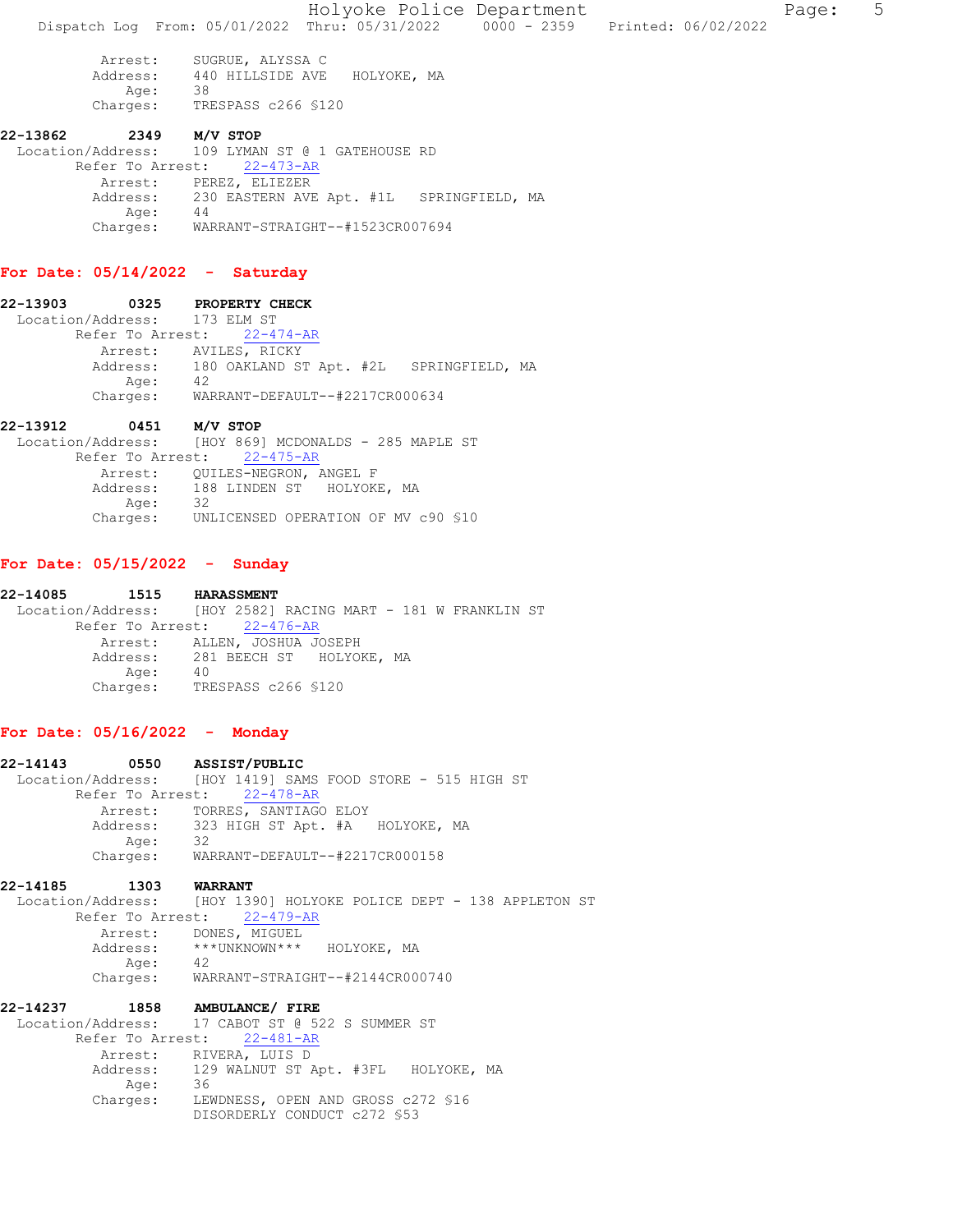#### For Date: 05/18/2022 - Wednesday

| 22-14370 | 0654             | DRUG ACTIVITY                                                         |  |
|----------|------------------|-----------------------------------------------------------------------|--|
|          |                  | Location/Address: 456 MAPLE ST                                        |  |
|          |                  | Refer To Arrest: 22-482-AR                                            |  |
|          | Arrest:          | ROGALSKI, CAROL A<br>Address: 826 EAST ST Apt. #2<br>LUDLOW, MA<br>29 |  |
|          | Age:<br>Charges: | WARRANT-STRAIGHT--#2043CR002068<br>WARRANT-STRAIGHT--#2243CR000664    |  |
|          |                  |                                                                       |  |

# 22-14398 1026 SUSPICIOUS PERSON<br>Location/Address: [HOY 876] MCMAHON

[HOY 876] MCMAHON SCHOOL - 75 KANE RD Refer To Arrest: 22-483-AR Arrest: CAMERON, EDWARD J Address: 64 HITCHCOCK ST HOLYOKE, MA Age: 59 Charges: LEWDNESS, OPEN AND GROSS c272 §16

22-14479 2140 DISTURBANCE/GENERAL Location/Address: [HOY 3228] AUNTY'S CONVENIENCE STORE - 539 PLEASANT ST Refer To Arrest: 22-485-AR Arrest: DAVIS, DANTE D Address: HOMELESS HOLYOKE, MA<br>Age: 49 Age: Charges: ROBBERY, UNARMED c265 §19(b)

## For Date: 05/19/2022 - Thursday

## 22-14528 1020 DISTURBANCE/GENERAL Location/Address: [HOY 619] HOLYOKE HOSPITAL - 575 BEECH ST Refer To Arrest: 22-486-AR Arrest: MCNAMARA, RYAN Address: \*\*\*UNKNOWN\*\*\* HOLYOKE, MA Age: 37 Charges: A&B ON POLICE OFFICER c265 §13D

#### 22-14558 1232 STREET STOP

Location/Address: 213 ELM ST @ 141 ESSEX ST Refer To Arrest: 22-487-AR Arrest: SUGRUE, ALYSSA C<br>Address: 440 HILLSIDE AVE HOLYOKE, MA Address: 440 HILLSIDE AVE Age: 38 Charges: WARRANT-DEFAULT--# 2217CR000677

## For Date: 05/20/2022 - Friday

22-14730 1755 WARRANT Location/Address: [HOY 1390] HOLYOKE POLICE DEPT - 138 APPLETON ST Refer To Arrest: 22-488-AR Arrest: RIVERA, KENNETH<br>Address: 27 OLIVER ST 27 OLIVER ST - HOLYOKE, MA<br>18 Age: Charges: WARRANT-PAROLE VIOLATION--#W096585181 22-14757 2217 WARRANT Location/Address: 146 HIGH ST Refer To Arrest: 22-489-AR

| Arrest:<br>Address: | DIAZ, NICOLAS<br>146 HIGH ST Apt. #REAR HOLYOKE, MA |  |
|---------------------|-----------------------------------------------------|--|
| Aae:                | 41                                                  |  |
| Charges:            | LICENSE SUSPENDED, OP MV WITH c90 \$23              |  |

# For Date: 05/21/2022 - Saturday

| 22-14817          | 0807 | STOLEN M/V |                                      |  |  |  |
|-------------------|------|------------|--------------------------------------|--|--|--|
| Location/Address: |      |            | THOY 28181 RACING MART - 330 MAIN ST |  |  |  |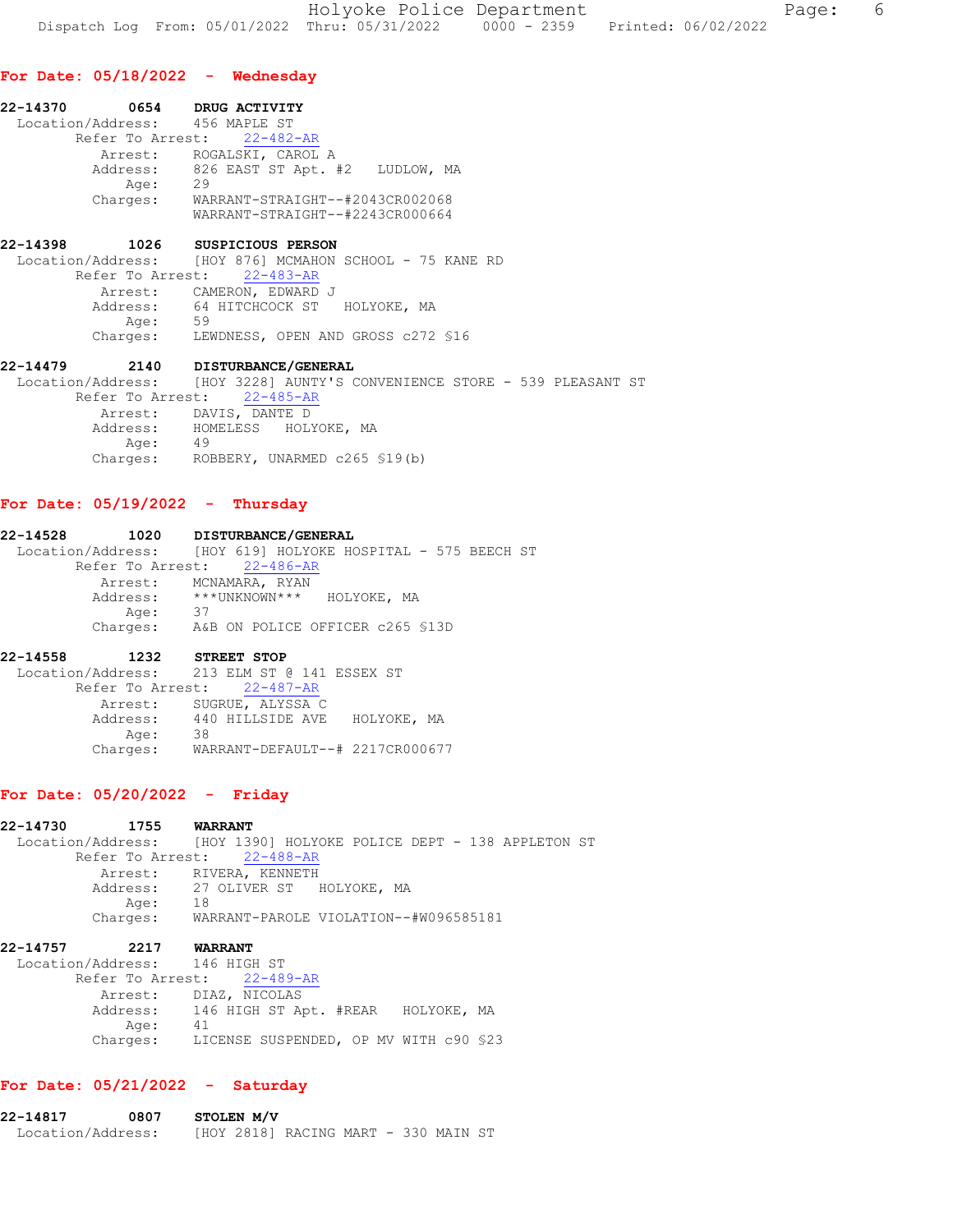Holyoke Police Department Fage: 7 Dispatch Log From: 05/01/2022 Thru: 05/31/2022 0000 - 2359 Printed: 06/02/2022 Refer To Arrest: 22-491-AR Arrest: MAZESKI, JOHN CHARLES<br>Address: 28 OXFORD AVE Apt. #1 28 OXFORD AVE Apt. #1 DUDLEY, MA<br>43 Age:<br>:Charges RECEIVE STOLEN PROPERTY +\$1200 c266 \$60 22-14819 0834 M/V STOP Location/Address: 13 SPRING ST @ 271 MAIN ST Refer To Arrest: 22-492-AR Arrest: DEJESUS DEJESUS, JOSE<br>Address: 188 W FRANKLIN WEST 188 W FRANKLIN WEST SPRINGFIELD, MA Age:<br>:Charges LICENSE SUSPENDED, OP MV WITH c90 §23 DRUG, POSSESS CLASS B c94C §34 DRUG, POSSESS TO DISTRIB CLASS B, SUBSQ. c94C §32A(b) 22-14853 1421 ERRATIC DRIVER Location/Address: 560 PLEASANT ST @ 1163 DWIGHT ST Refer To Arrest: 22-493-AR Arrest: WOERING, TIMOTHY<br>Address: 48 CAMPBELL DR 48 CAMPBELL DR EASTHAMPTON, MA<br>37 Age: Charges: LICENSE SUSPENDED, OP MV WITH c90 §23 NUMBER PLATE VIOLATION \* c90 §6 UNINSURED MOTOR VEHICLE c90 §34J UNREGISTERED MOTOR VEHICLE \* c90 \$9<br>nt: 22-629-AC Refer To Accident: 22-14878 1851 ACCIDENT Location/Address: 463 MAIN ST @ 69 SARGEANT ST Refer To Arrest: 22-494-AR Arrest: MCCORMICK, HEATHER PAIGE

 Address: 24 SCHOOL ST Apt. #A SOUTH HADLEY, MA Age: 36 Charges: DISORDERLY CONDUCT c272 §53 OUI-LIQUOR OR .08% c90 §24(1)(a)(1) Refer To Accident: 22-632-AC

#### For Date: 05/22/2022 - Sunday

22-14930 0642 SUSPICIOUS PERSON Location/Address: 173 ELM ST Refer To Arrest: 22-495-AR Arrest: ESCALERA, RADAMES IVAN<br>Address: 20 SPRINGDALE AVE Apt. 20 SPRINGDALE AVE Apt. #1 HOLYOKE, MA Age: 37 Charges: DRUG, POSSESS CLASS A c94C §34 TRESPASS c266 §120

# For Date: 05/23/2022 - Monday

22-15036 0945 STREET STOP Location/Address: [HOY 4526] POLICE GARAGE - 141 FRONT ST Refer To Arrest: 22-496-AR Arrest: BLAIS, KYRA JADE Address: 34 GOULD RD WARE, MA<br>Age: 24 Age: Charges: WARRANT-STRAIGHT--# 2117CR001212 WARRANT-STRAIGHT--# 2198CR001308 WARRANT-DEFAULT--# 2017CR000533 WARRANT-STRAIGHT--# 2017CR001749 WARRANT-DEFAULT--# 2117CR000046 WARRANT-DEFAULT--# 2117CR000053 22-15078 1409 M/V STOP

 Location/Address: 0 RESNIC BLVD @ 878 HIGH ST Refer To Arrest: 22-497-AR Arrest: CABRERA, GAMALIEL Address: CHESTNUT ST SPRINGFIELD, MA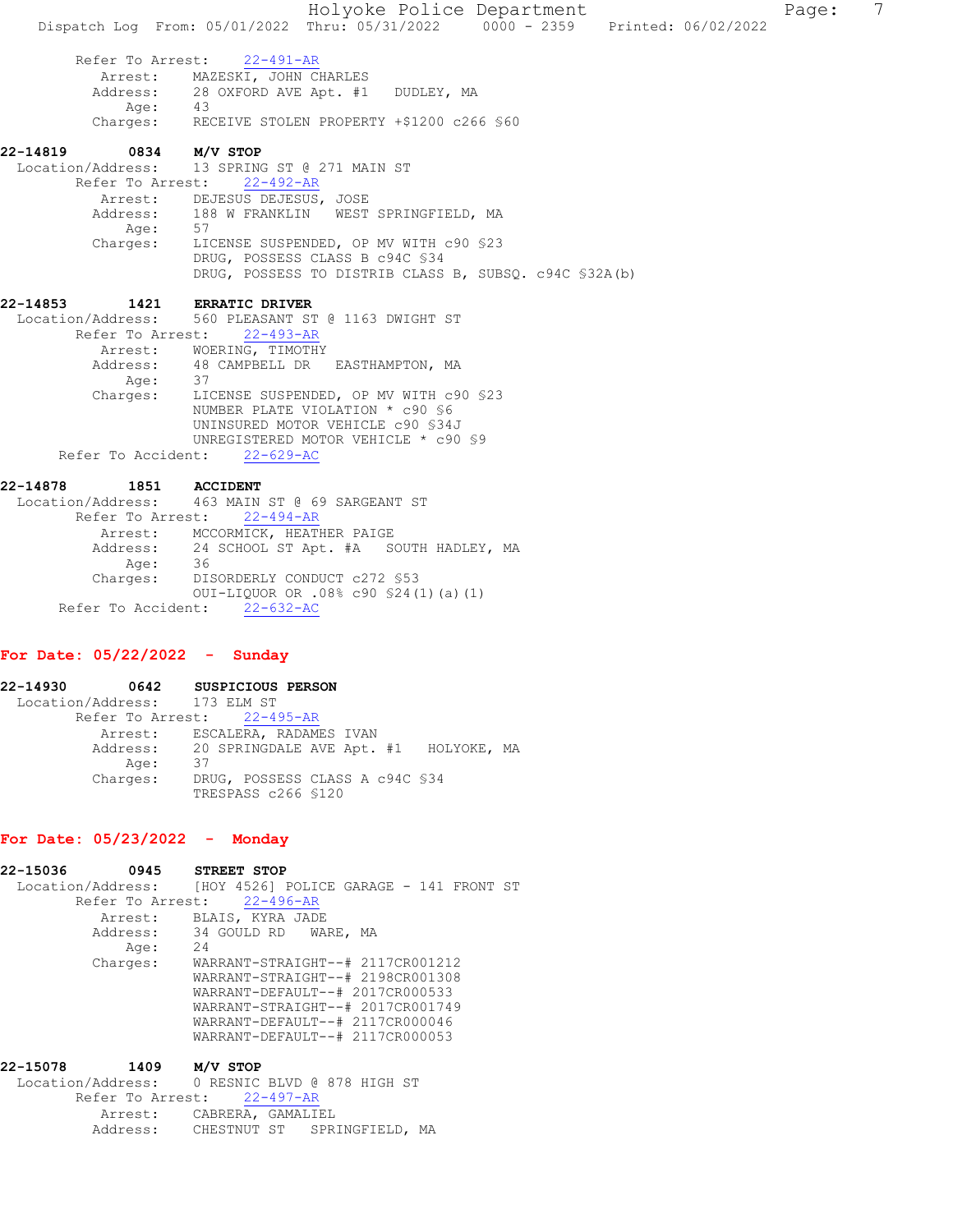Holyoke Police Department Fage: 8 Dispatch Log From: 05/01/2022 Thru: 05/31/2022 0000 - 2359 Printed: 06/02/2022 Age: 20<br>Charges: WAI Charges: WARRANT-STRAIGHT--# 2123CR005306 WARRANT-STRAIGHT--# 2123CR006134 22-15143 1808 FOLLOW UP Location/Address: 232 ELM ST Refer To Arrest: 22-498-AR Arrest: RIVERA, FELIX F Address: 232 ELM ST Apt. #2 HOLYOKE, MA Age: Charges: WARRANT-STRAIGHT--#2045CR000748 22-15160 1909 FOLLOW UP Location/Address: 239 CHESTNUT ST @ 159 CABOT ST Refer To Incident: 22-2341-OF Refer To Arrest: 22-499-AR Arrest: DAVILA, MARTIN JR<br>Address: 9 WOLCOTT ST Apt. 9 WOLCOTT ST Apt. #2R HOLYOKE, MA<br>34 Age:

# Charges: ABUSE PREVENTION ORDER, VIOLATE c209A §7

#### For Date: 05/24/2022 - Tuesday

22-15267 1856 ASSIST STATE POLICE<br>Location/Address: 343 CHESTNUT ST @ 52 343 CHESTNUT ST @ 52 FRANKLIN ST Refer To Arrest: 22-500-AR Arrest: SANCHEZ, JOSE Address: 238 PINE ST Apt. #1R SPRINGFIELD, MA Age: 54 Charges: COCAINE, TRAFFICKING IN, 200 GRAMS OR MORE c94C §32E(b) CONSPIRACY TO VIOLATE DRUG LAW c94C §40

#### 22-15271 1900 ASSIST STATE POLICE Location/Address: 61 COMMERCIAL ST @ 1 FRANKLIN ST

 Refer To Arrest: 22-502-AR Arrest: SAEZ, ANGEL L Address: 569 S CANAL ST Apt. #111 HOLYOKE, MA<br>Age: 51 Age:<br>:Charges COCAINE, TRAFFICKING IN, 200 GRAMS OR MORE c94C §32E(b) CONSPIRACY TO VIOLATE DRUG LAW c94C §40

# 22-15275 1936 STREET STOP

 Location/Address: [HOY 404] FALCETTI TOWERS - 475 MAPLE ST Refer To Arrest: 22-501-AR Arrest: COLON ORTIZ, REINALDO 475 MAPLE ST Apt. #613 HOLYOKE, MA<br>60 Address:<br>Age: Charges: COCAINE, TRAFFICKING IN, 200 GRAMS OR MORE c94C §32E(b) CONSPIRACY TO VIOLATE DRUG LAW c94C §40

# For Date: 05/25/2022 - Wednesday

| 22-15301 |         | 0010 CHECK WELLBEING/ASSIST              |
|----------|---------|------------------------------------------|
|          |         | Location/Address: HIGH SCHOOL - BEECH ST |
|          |         | Refer To Arrest: 22-503-AR               |
|          |         | Arrest: CASIANO, CESAR M                 |
|          |         | Address: STREETS HOLYOKE, MA             |
|          | Age: 49 |                                          |
|          |         | Charges: DISORDERLY CONDUCT c272 \$53    |
|          |         | ASSAULT c265 §13A(a)                     |
|          |         | DRUG, POSSESS CLASS B c94C \$34          |
| 22-15305 | 0144    | STREET STOP                              |
|          |         | .     .                                  |

| Location/Address: 141 ESSEX ST @ 213 ELM ST |    |  |
|---------------------------------------------|----|--|
| Refer To Arrest: 22-504-AR                  |    |  |
| Arrest: SULLIVAN, BRITTANY                  |    |  |
| Address: STREETS HOLYOKE, MA                |    |  |
| Age:                                        | 30 |  |
| Charges: WARRANT-DEFAULT--#2217CR000358     |    |  |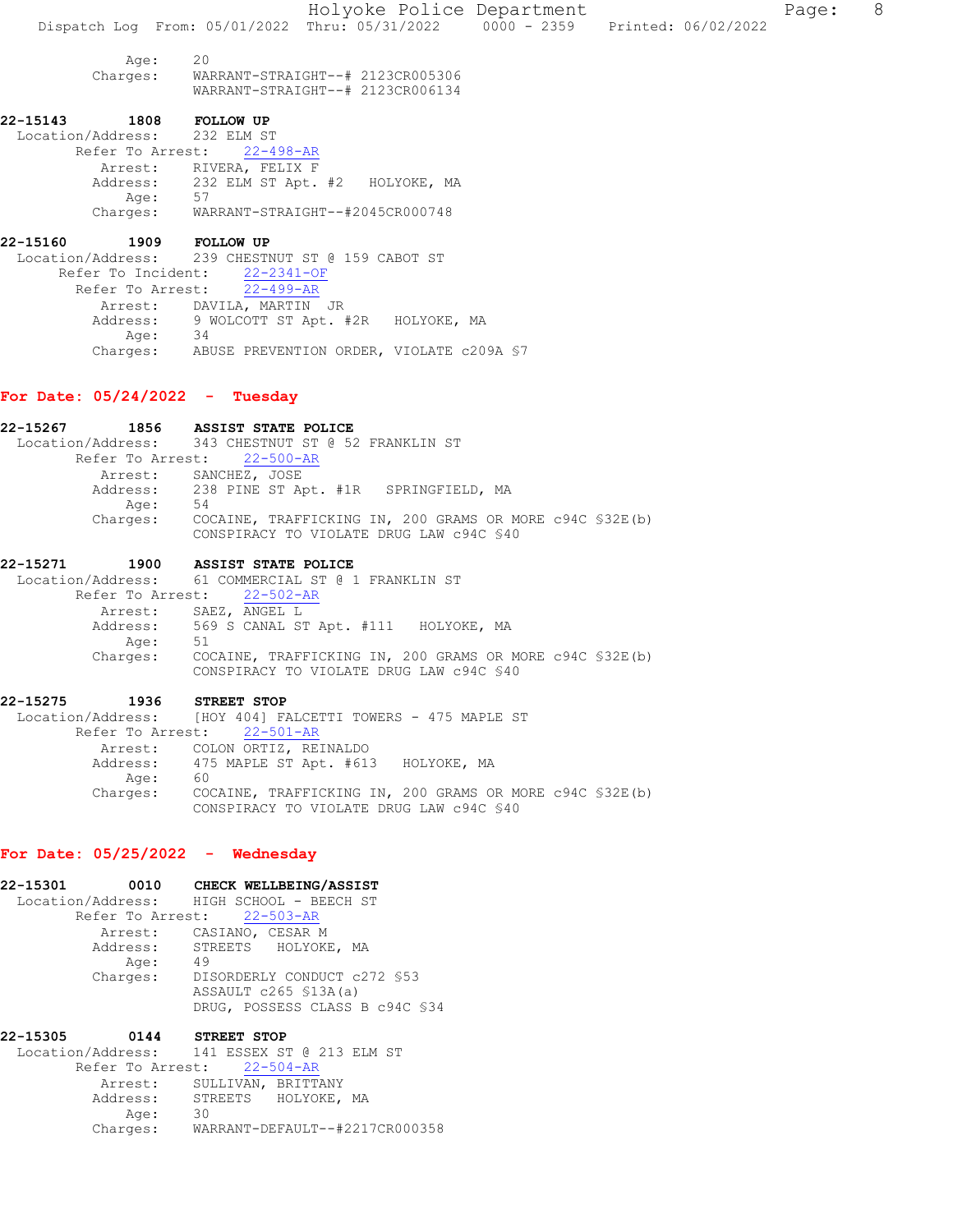# **22-15322 0647 B & E AUTO**<br>Location/Address: 296 OAK ST

Location/Address: Refer To Incident: 22-2372-OF Refer To Arrest: 22-506-AR Arrest: DIAZ-MORALES, JOSE Address: 93 JACKSON ST Apt. #2L HOLYOKE, MA Age: 26 Charges: WARRANT-STRAIGHT--#2043CR000025

## 22-15377 1202 WARRANT Location/Address: 470 MAPLE ST Apt. #2R Refer To Arrest: 22-507-AR Arrest: MARTINEZ, LUIS Address: 859 MAIN ST Apt. #2L HOLYOKE, MA<br>Age: 33 Age:<br>:Charges Charges: WARRANT-STRAIGHT--# 2217CR000065 WARRANT-STRAIGHT--# 2117CR002229

# 22-15420 1607 DISTURBANCE/GENERAL

| Location/Address: 13 N EAST ST |                                                                            |
|--------------------------------|----------------------------------------------------------------------------|
|                                | Refer To Arrest: 22-509-AR                                                 |
|                                | Arrest: DUARTE, DONALD                                                     |
|                                | Address: 56 TALCOTT ST SPRINGFIELD, MA                                     |
| Age:                           | 28                                                                         |
| Charges:                       | B&E DAYTIME FOR FELONY, PERSON IN FEAR                                     |
|                                | DESTRUCTION OF PROPERTY +\$1200, MALICIOUS c266 \$127<br>A&B c265 \$13A(a) |

22-15467 2026 STREET STOP Location/Address: [HOY 869] MCDONALDS - 285 MAPLE ST Refer To Arrest: 22-510-AR Arrest: CHASE, STUART A<br>Address: 260 MAIN ST (LEI 260 MAIN ST (LEEDS MA) NORTHAMPTON, MA Age: 31 Charges: WARRANT-STRAIGHT--#2245CR000494

# For Date: 05/26/2022 - Thursday

22-15507 0528 M/V-- FAILURE TO STOP Location/Address: [HOY 869] MCDONALDS - 285 MAPLE ST Refer To Arrest: 22-511-AR Arrest: HEREDIA-ARROYO, ALEXI Address: 152 CRESCENT DR CHICOPEE, MA Age: 30 Charges: STOP/YIELD, FAIL TO \* c89 §9 FIREARM WITHOUT FID CARD, POSSESS c269 s.10(h) RECKLESS OPERATION OF MOTOR VEHICLE c90 §24(2)(a) AMMUNITION WITHOUT FID CARD, POSSESS c269 §10(h)(1) STOP FOR POLICE, FAIL c90 §25 LICENSE SUSPENDED, OP MV WITH c90 §23 DRUG, POSSESS CLASS B c94C §34 DRUG, POSSESS CLASS A c94C §34

22-15526 0944 STREET STOP Location/Address: 531 S SUMMER ST Refer To Arrest: 22-512-AR Arrest: BRADLEY, BRANDON<br>Address: 105 LOYD AVE S 105 LOYD AVE SPRINGFIELD, MA Age: 41 Charges: WARRANT-STRAIGHT--#2220CR001063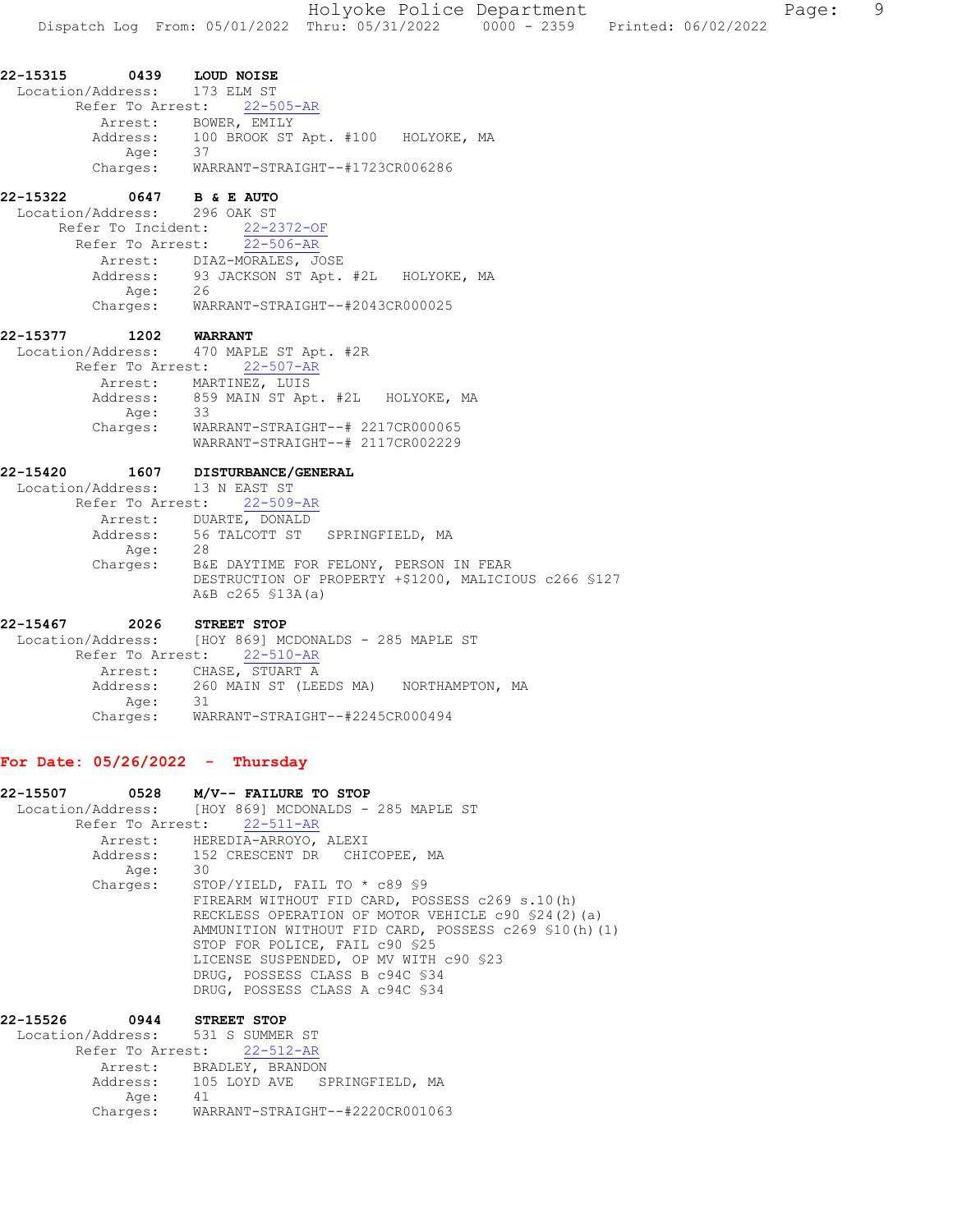Holyoke Police Department Fage: 10 Dispatch Log From: 05/01/2022 Thru: 05/31/2022 0000 - 2359 Printed: 06/02/2022

22-15551 1343 STREET STOP Location/Address: 32 ST KOLBE DR Refer To Arrest: 22-513-AR Arrest: TORRES, KENNETH J 32 ST KOLBE DR Apt. #B HOLYOKE, MA<br>26 Address:<br>Age:<br>Charges: STOP/YIELD, FAIL TO \* c89 §9 STOP FOR POLICE, FAIL c90 §25 DRUG, POSSESS CLASS A c94C §34 DRUG, POSSESS TO DISTRIB CLASS A c94C §32(a) DRUG, POSSESS CLASS B c94C §34

22-15555 1420 M/V STOP Location/Address: 50 CHAPIN ST @ 70 GATES ST Refer To Arrest: 22-514-AR Arrest: JACKSON, JUSTIN Address: 3 NORFOLK ST Apt. #1 SPRINGFIELD, MA<br>Ade: 31 Age:<br>:Charges STOP FOR POLICE, FAIL c90 §25 RECKLESS OPERATION OF MOTOR VEHICLE c90 §24(2)(a) LICENSE SUSPENDED, OP MV WITH c90 §23

# For Date: 05/27/2022 - Friday

| 22-15607           | 0104<br><b>B &amp; E IN PROGRESS</b>                                                        |
|--------------------|---------------------------------------------------------------------------------------------|
|                    | Location/Address: [HOY 1589] PLAZA COURT REALTY INC/DONALD FISETTE - 102 LINDEN ST Apt. #6L |
| Refer To Arrest:   | $22 - 515 - AR$                                                                             |
|                    | Arrest: MEDINA, NICHOLAS                                                                    |
|                    | Address: 102 LINDEN ST Apt. #6L HOLYOKE, MA                                                 |
| Age:               | 28                                                                                          |
| Charges:           | TRESPASS c266 \$120                                                                         |
| 22-15609           | 0124<br>loitering                                                                           |
| Location/Address:  | [HOY 869] MCDONALDS - 285 MAPLE ST                                                          |
|                    | Refer To Arrest: 22-516-AR                                                                  |
|                    | Arrest: OCASIO, ISMAEL                                                                      |
|                    | Address: 22 N EAST ST Apt. #2A HOLYOKE, MA                                                  |
| Age:<br>Charges:   | 32                                                                                          |
|                    | TRESPASS c266 \$120                                                                         |
| 22-15658           | 0954 ASSIST/PUBLIC                                                                          |
|                    | Location/Address: [HOY 618] HOLYOKE HIGH SCHOOL - 500 BEECH ST                              |
|                    | Refer To Arrest: 22-517-AR                                                                  |
|                    | Juvenile Arrest                                                                             |
| Age:               | 17                                                                                          |
| Charges:           | TRESPASS c266 §120                                                                          |
| 22-15660<br>1010   | <b>GUN CALL</b>                                                                             |
|                    | Location/Address: [HOY 869] MCDONALDS - 285 MAPLE ST                                        |
| Refer To Incident: | $22 - 2427 - OF$                                                                            |
|                    | Refer To Arrest:<br>$22 - 518 - AR$                                                         |
|                    | Arrest: COLLINS, LANDON WESLEY                                                              |
|                    | Address: HOMELESS HOMELESS, MA                                                              |
|                    | Age: 27<br>Charges: DRU                                                                     |
|                    | DRUG, POSSESS CLASS A c94C \$34                                                             |
|                    | DRUG, POSSESS CLASS B c94C \$34                                                             |
| 22-15672           | 1227 STREET STOP                                                                            |
| Location/Address:  | 137 SARGEANT ST                                                                             |
|                    | Refer To Arrest: 22-519-AR                                                                  |
|                    | Arrest: ROSARIO, ROBERTO D                                                                  |
|                    | Address: 140 SARGEANT ST Apt. #303 HOLYOKE, MA<br>Age: 43                                   |
|                    |                                                                                             |
| Charges:           | WARRANT-STRAIGHT--# 1779CR00033                                                             |
| 22-15675<br>1248   | <b>STREET STOP</b>                                                                          |
| Location/Address:  | 145 ESSEX ST                                                                                |
|                    | Refer To Arrest: 22-520-AR                                                                  |
|                    | Arrest: SUGRUE, ALYSSA C                                                                    |
| Address:           | 440 HILLSIDE AVE<br>HOLYOKE, MA                                                             |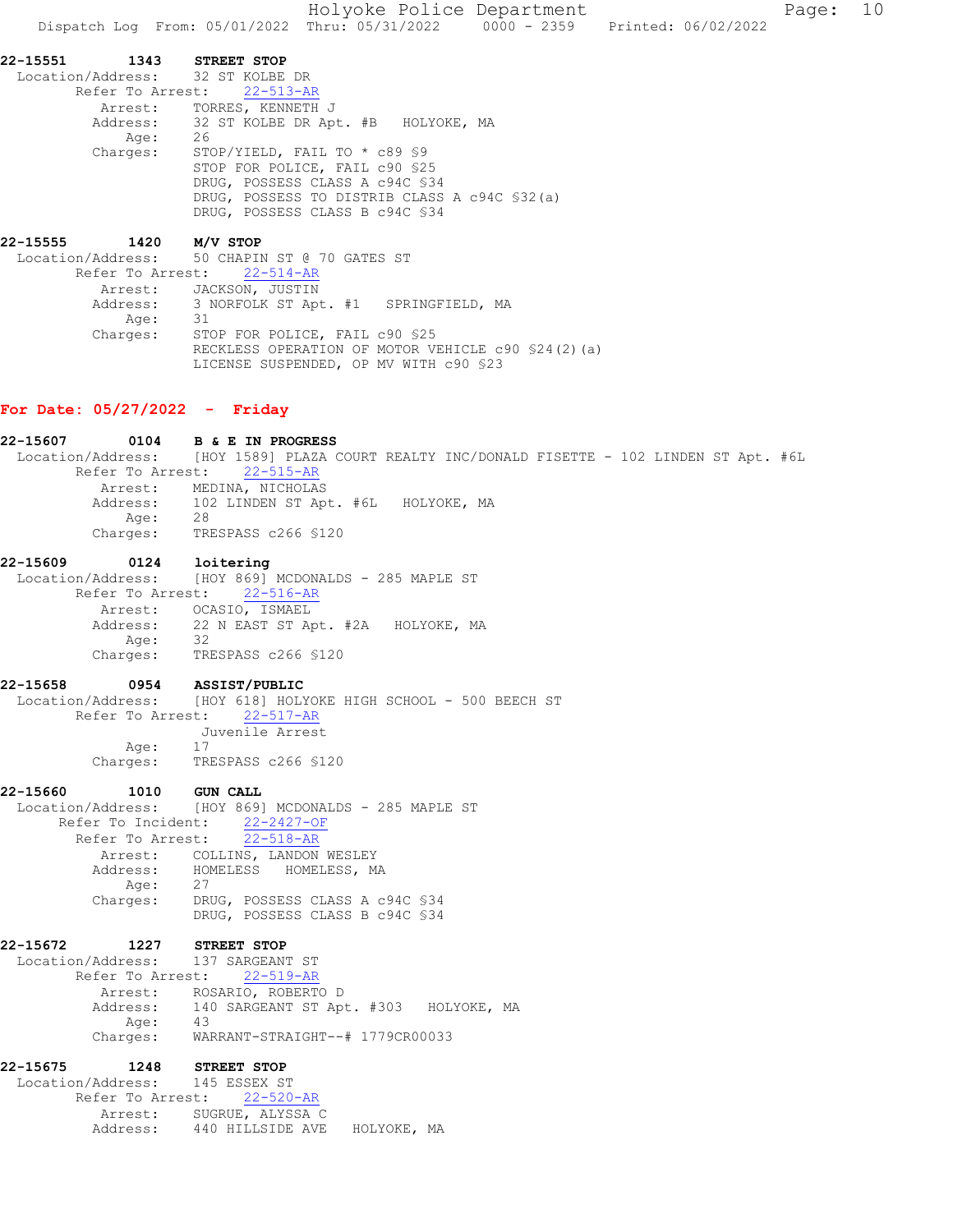Holyoke Police Department Page: 11 Dispatch Log From: 05/01/2022 Thru: 05/31/2022 0000 - 2359 Printed: 06/02/2022 Age: 38<br>Charges: WA Charges: WARRANT-DEFAULT--# 2198CR001305 22-15677 1259 STREET STOP Location/Address: 145 ESSEX ST Refer To Arrest: 22-521-AR Arrest: MULVANEY, MICHAEL R Address: 58 ASHLEY RD Apt. #1 HOLYOKE, MA Age: 34<br>Charges: WAI Charges: WARRANT-STRAIGHT--#2123CR004337 WARRANT-STRAIGHT--#2223CR000771 WARRANT-DEFAULT--#2223CR000453 WARRANT-DEFAULT--#2298CR000020 WARRANT-DEFAULT--#2298CR000039 WARRANT-STRAIGHT--#2298CR000272 22-15689 1405 WARRANT Location/Address: 129 SARGEANT ST @ 415 MAPLE ST Refer To Arrest: 22-522-AR Arrest: REYES, ROSEMARY<br>Address: 729 HIGH ST Apt

## For Date: 05/28/2022 - Saturday

Age:

22-15806 0913 SUSPICIOUS PERSON Location/Address: [HOY 1418] TARGET STORE - 50 HOLYOKE ST Refer To Arrest: 22-524-AR Arrest: KENNEY, ISAIAH<br>Address: 55 GRATTAN ST P 55 GRATTAN ST Apt. #1ST CHICOPEE, MA<br>31 Age: Charges: LARCENY OVER \$1200 c266 §30(1)

Charges: WARRANT-DEFAULT--#2217CR000394

729 HIGH ST Apt. #5L HOLYOKE, MA<br>39

## For Date: 05/29/2022 - Sunday

22-15875 0023 M/V STOP Location/Address: 145 OAK ST @ 217 SUFFOLK ST Refer To Arrest: 22-526-AR Arrest: MONTANER-VAZQUEZ, JOE ANTHONY Address: 29 GERARD WAY Apt. #L HOLYOKE, MA Age: 25<br>Charges: DIS DISORDERLY CONDUCT c272 §53 DRUG, POSSESS CLASS A c94C §34 FALSE NAME/SSN, ARRESTEE FURNISH c268 §34A FIREARM, CARRY WITHOUT LICENSE c269 s.10(a) AMMUNITION WITHOUT FID CARD, POSSESS c269 §10(h)(1) RESIST ARREST c268 §32B A&B ON PUBLIC EMPLOYEE c265 §13D A&B ON PUBLIC EMPLOYEE c265 §13D ASSAULT WEAPON, UNLICEN SELL/POSSESS Refer To Arrest: 22-527-AR Arrest: JACOBS, GLENN Address: 134 OAK ST HOLYOKE, MA Age: 39 Charges: STOP FOR POLICE, FAIL c90 \$25 LIGHTS VIOLATION, MV \* c90 §7 UNLICENSED OPERATION OF MV c90 §10 22-15936 1657 SHOPLIFTING Location/Address: [HOY 2753] MACY'S - 50 HOLYOKE ST Refer To Arrest: 22-529-AR Arrest: SANTOS, BENJAMIN Address: \*\*\*UNKNOWN\*\*\* HOLYOKE, MA<br>Age: 38 Age: Charges: SHOPLIFTING BY ASPORTATION c266 §30A DRUG, POSSESS CLASS A c94C §34 RECEIVE STOLEN PROPERTY -\$1200 c266 §60 Refer To Arrest: 22-530-AR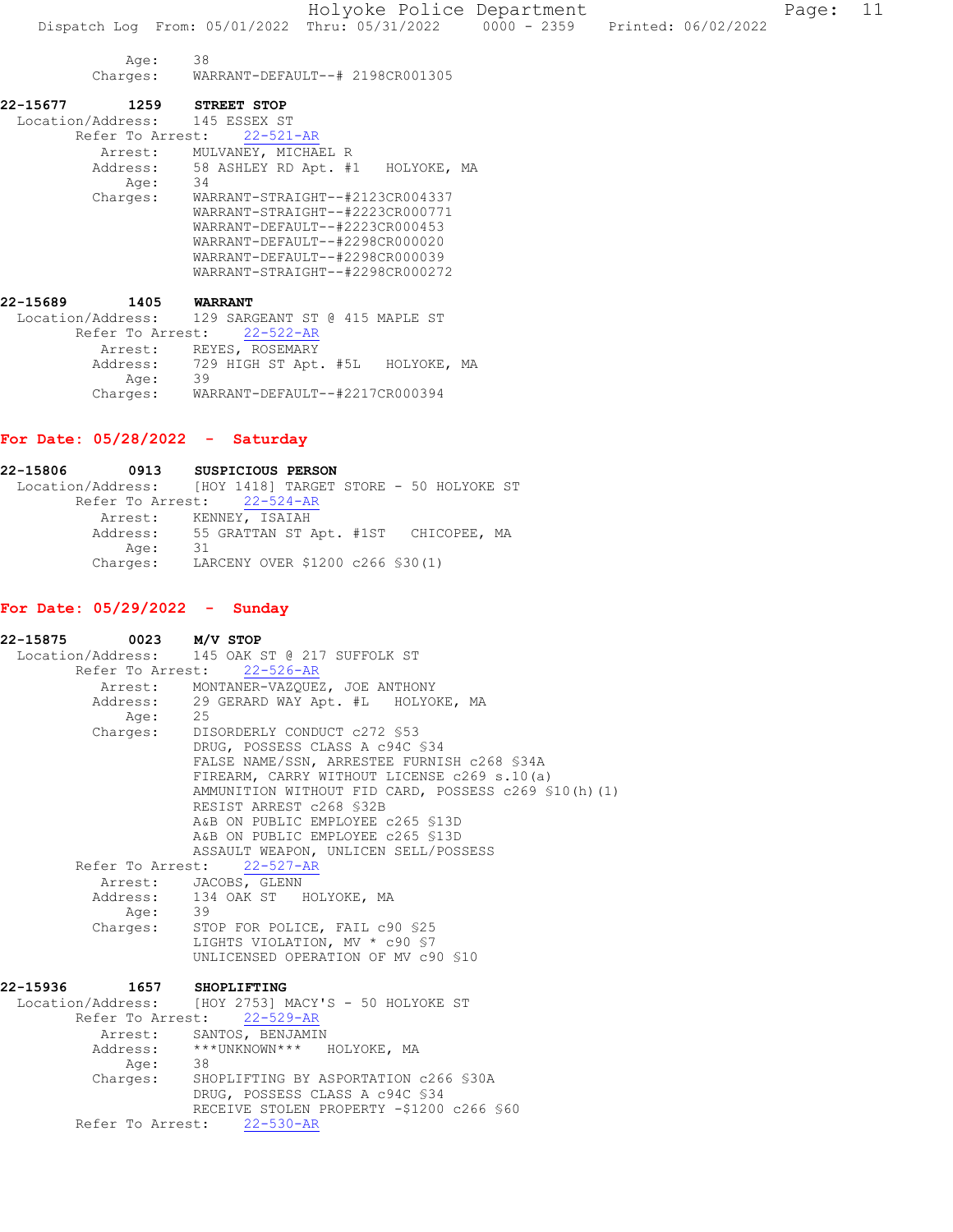LARCENY OVER \$1200 c266 §30(1)

## For Date: 05/30/2022 - Monday

| 22-15977 | $0146$ M/V STOP |                                                            |
|----------|-----------------|------------------------------------------------------------|
|          |                 | Location/Address: [HOY 165] 389 MAPLE ST @ 47 HAMPSHIRE ST |
|          |                 | Refer To Arrest: 22-531-AR                                 |
|          |                 | Arrest: COLON, THAYSHA M                                   |
|          |                 | Address: 121 N MAIN ST Apt. #M7 BELCHERTOWN, MA            |
|          | Age:            | 24                                                         |
|          | Charges:        | LICENSE SUSPENDED, OP MV WITH c90 \$23                     |
|          |                 | NUMBER PLATE VIOLATION TO CONCEAL ID c90 \$23              |
|          |                 | UNINSURED MOTOR VEHICLE c90 \$34J                          |
|          |                 |                                                            |

22-16039 1931 SHOPLIFTING Location/Address: [HOY 1384] STOP & SHOP - 2265 NORTHAMPTON ST Refer To Arrest: 22-533-AR Arrest: MOLBURY, ERICA Address: 20 SHELLEY LN FEEDING HILLS, MA Age: 39 Charges: SHOPLIFTING BY ASPORTATION c266 §30A

# For Date: 05/31/2022 - Tuesday

22-16071 0633 B & E AUTO Location/Address: 1515 NORTHAMPTON ST Refer To Arrest: 22-535-AR Arrest: HENRY, HAYWARD V Address: 1515 NORTHAMPTON ST HOLYOKE, MA<br>Age: 52 Age: Charges: B&E FOR MISDEMEANOR c266 §16A

## 22-16080 0920 B & E AUTO

 Location/Address: [HOY 408] FAMILY DOLLAR - 555 HIGH ST Refer To Incident: 22-2495-OF Refer To Arrest: 22-536-AR Arrest: HARNOIS, ANTHONY Address: 2 OFF LARIVIERE ST PALMER, MA<br>Age: 22 Age:<br>:Charges Charges: WARRANT-DEFAULT--#2143CR001916 WARRANT-DEFAULT--#2243CR000418 WARRANT-DEFAULT--#2243CR000473 WARRANT-DEFAULT--#2298CR000407

# 22-16132 1333 ASSAULT

Location/Address: [HOY 1384] STOP & SHOP - 2265 NORTHAMPTON ST Refer To Incident: 22-2501-OF Refer To Arrest: 22-537-AR Arrest: ROBINSON, LANISE Address: 354 HAMPDEN ST Apt. #3L HOLYOKE, MA Age: 28 Charges: SHOPLIFTING BY ASPORTATION c266 §30A A&B c265 §13A(a) Refer To Accident: 22-681-AC

22-16150 1511 PROPERTY CHECK Location/Address: [HOY 2561] 365 APPLETON ST - 365 APPLETON ST<br>Refer To Arrest: 22-538-AR Refer To Arrest: 22-538-AR Arrest: CORTES, RAYMOND RYU Address: 365 APPLETON ST Apt. #2LF HOLYOKE, MA<br>Aqe: 29 Age: Charges: DRUG, POSSESS CLASS A c94C §34